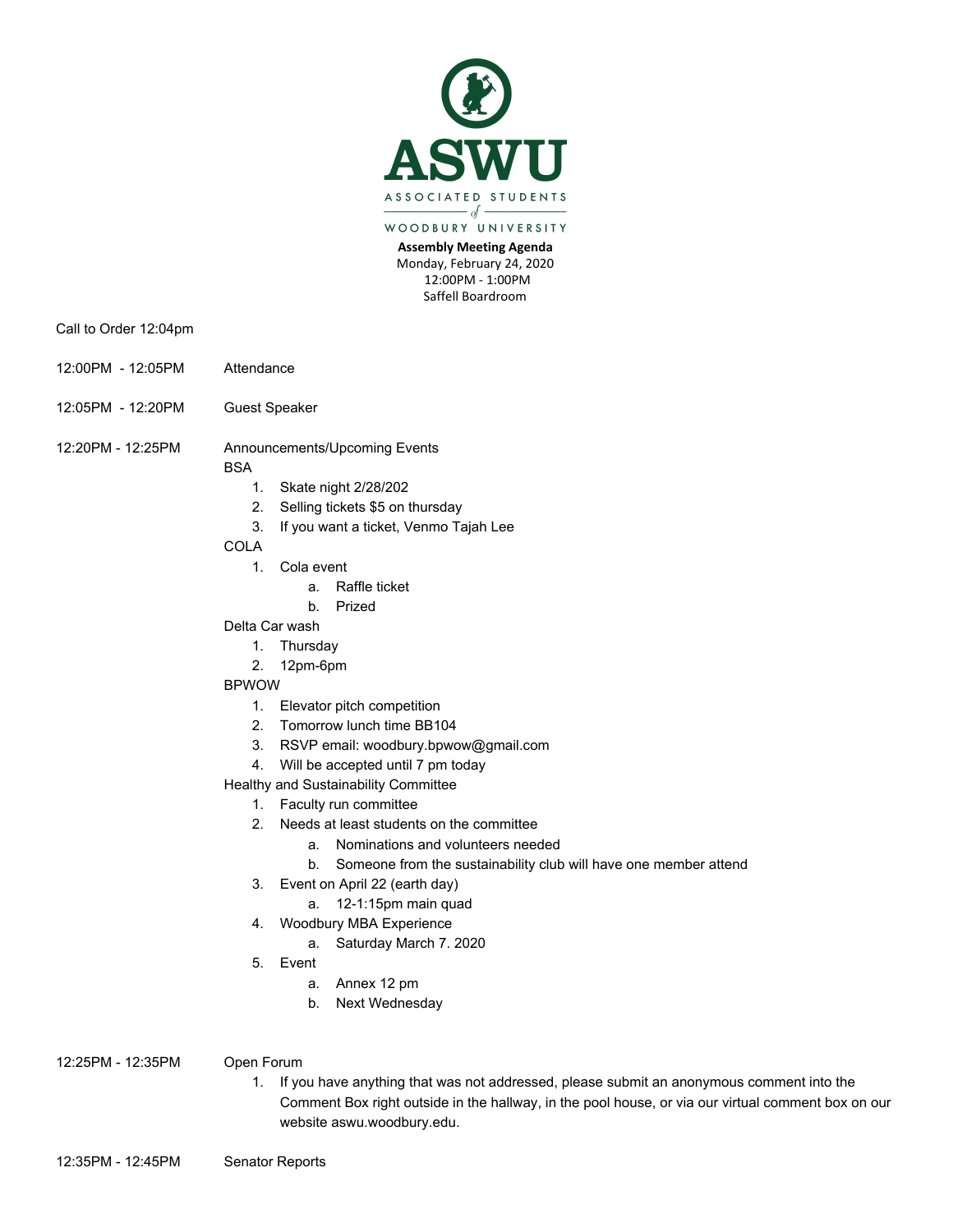School of Architecture

- 1. Lorena Mendoza
- 2. Erika Shipcott
	- a. Hello
	- b. Christoph (my department chair) is on the Faculty Senate Board and would like to arrange for the ASWU Senators to meet all the faculty senators during one of their meetings. Their meetings take place every Wednesday during lunch. He only needs us to stop by for about 10 minutes. If this is something we are interested in he would like to set up a date with us for this brief introduction meeting.

## School of Business

- 1. David Manikad
	- a. (no report)
- 2. Melissa Toribio

School of Media, Culture, and Design

1. Emmanuel Adewuyi

a. (no report)

2. VACANT

College of Liberal Arts

- 1. Gayane Mikaelyan
	- a. (no report)
	- 2. Meline Safaryan
		- a. (no report)

## 12:45PM - 12:55PM Executive Board Reports

- 1. William Garcia, President William.garcia@woodbury.edu
	-
- 
- a. Elections
	- i. Elections week
	- ii. Start voting today
	- iii. Ballots finished and will be sending them out
- b. ASWU Day
	- i. Free food
	- ii. Online voting but tablets and computers will be provided
	- iii. 250 Daniel's Tacos, first come first serve
	- iv. Google Docs Survey
- c. Candidates
	- i. President: Marta Huo
	- ii. Vice President: Gayane Mikaelyan
	- iii. VP Marketing: Matthew Pardini
	- iv. VP Student Orgs: Joey Coward
	- v. VP Student Life: Hillary Lu
- d. Seniors
	- i. Check the list next to business building to make sure you're good to go
	- ii. List is updated every Friday
- 2. Marta Huo, Executive VP Marta.huo@woodbury.edu
	- a. Hi everyone
	- b. We have purchased the sports shed along with football, soccer balls, basketballs, badminton's. It should be out in the basketball courts as soon as we finish some last finishing touches. Be sure to keep an eye out for our social media to see when it will be out
	- c. The only thing we ask everyone to do is to return the balls after using it, if balls keep going missing we will be taking away the sports shed.
	- d. Pool furniture and charging stations will be purchased hopefully by this week, if not by the end of this month.
	- e. We will be resanding the pool fence on March 1st if anyone would like to help out. If you are please direct message me for details
	- f. Thank you